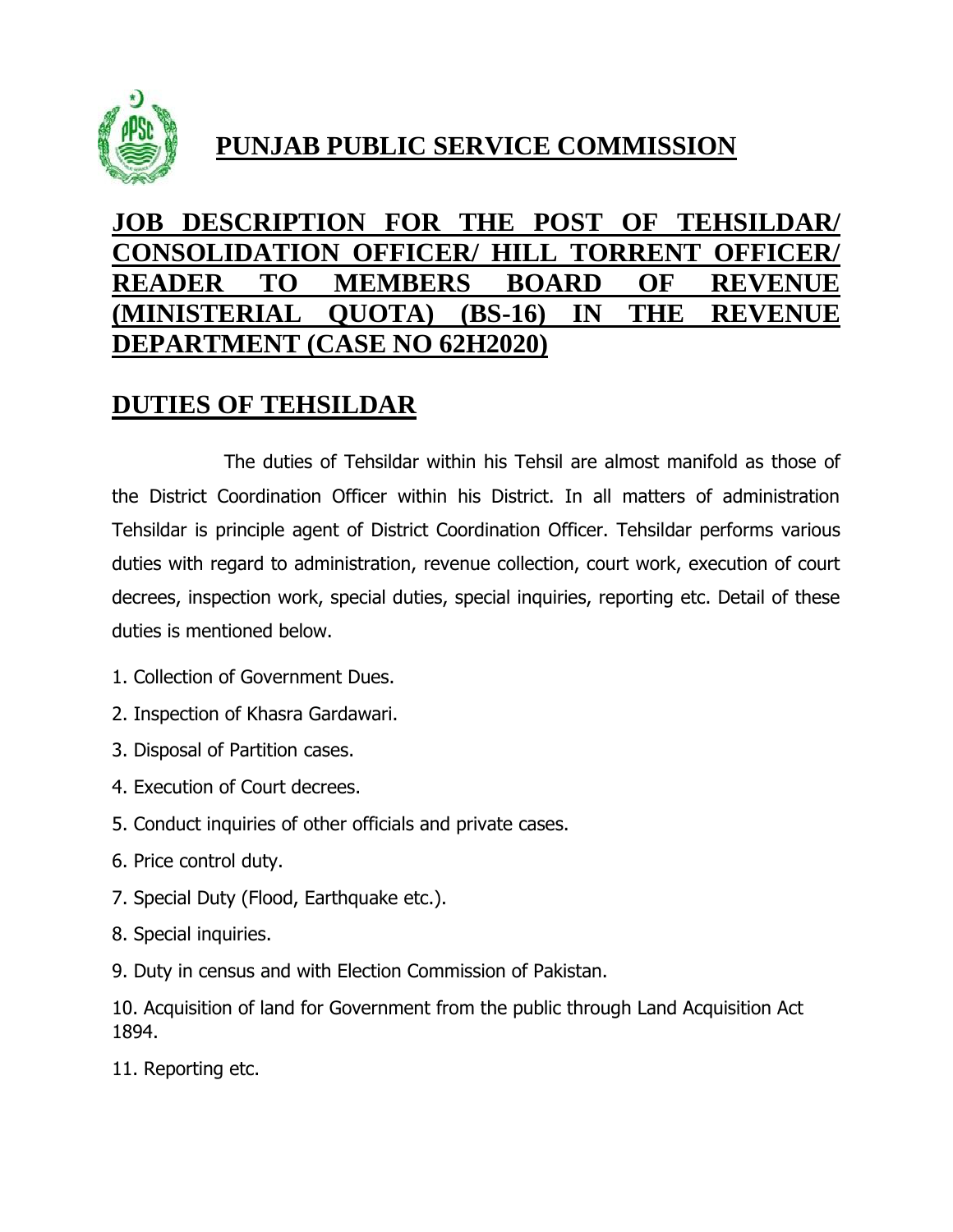12. Determination of disputes as to any matter of which an entry is to be made in a record or in a register of mutation.

13. Recovery of various taxes.

14. Recovery of cerium arrears through Tehsildar instead of by suit under section 113 of Punjab Land Revenue Act, 1967.

15. Recovery of sums recoverable as arrears of Land Revenue under section 114 of Punjab Land Revenue Act, 1967.

16. Tehsildar define boundaries / limits of any estate, or of any holding, field or other portion of an estate and cause the boundary marks to be erected or repaired under section 117 of Punjab Land Revenue Act, 1967.

17. Demarcation of land under the provisions of Punjab Land Revenue Act, 1967.

18. The imposition of One / penalty to the person who willfully destroys or injuries or removes a boundary or survey mark under section 134 Punjab Land Revenue Act, 1967. 19. Section 117 empowers Tehsildar to define the boundaries or limits of any estate, holding or field and to require survey indicating those limits.

20. Demarcation of land under section 117 read With Rule 67-A of the Land Revenue, 1968.

21. The sale of immovable property for the purpose of recovery of arrears under section 88 or 90 read with Rule 59 is conducted by Tehsildar.

22. Preparation, monitoring and inspection of Khasra Gardawari under Punjab Land Revenue Act, 1967.

23. Partition of land held by the co-sharers under chapter XI of Punjab Land Revenue Act, 1967.

24. Preparation of instrument of partition under section 145 of Punjab Land Revenue Act, 1967.

25. Prevention of encroachment upon lands which has been reserved for the common purposes of the residents of the estate under section 175 of Punjab Land Revenue Act, 1967.

26. Imposition of penalty for encroachments under section 175-A Punjab Land Revenue Act, 1967.

27. Monitoring and inspection of work relating to agricultural and livestock statistics and human census and agricultural reforms.

28. On spot reporting in the cases of allotment of colony Ihatajat.

29. Reporting in the cases of renewal of leases of Government land.

30. Appointment of Moeens (Village auxiliaries) fir Colony Districts by Tehsildar.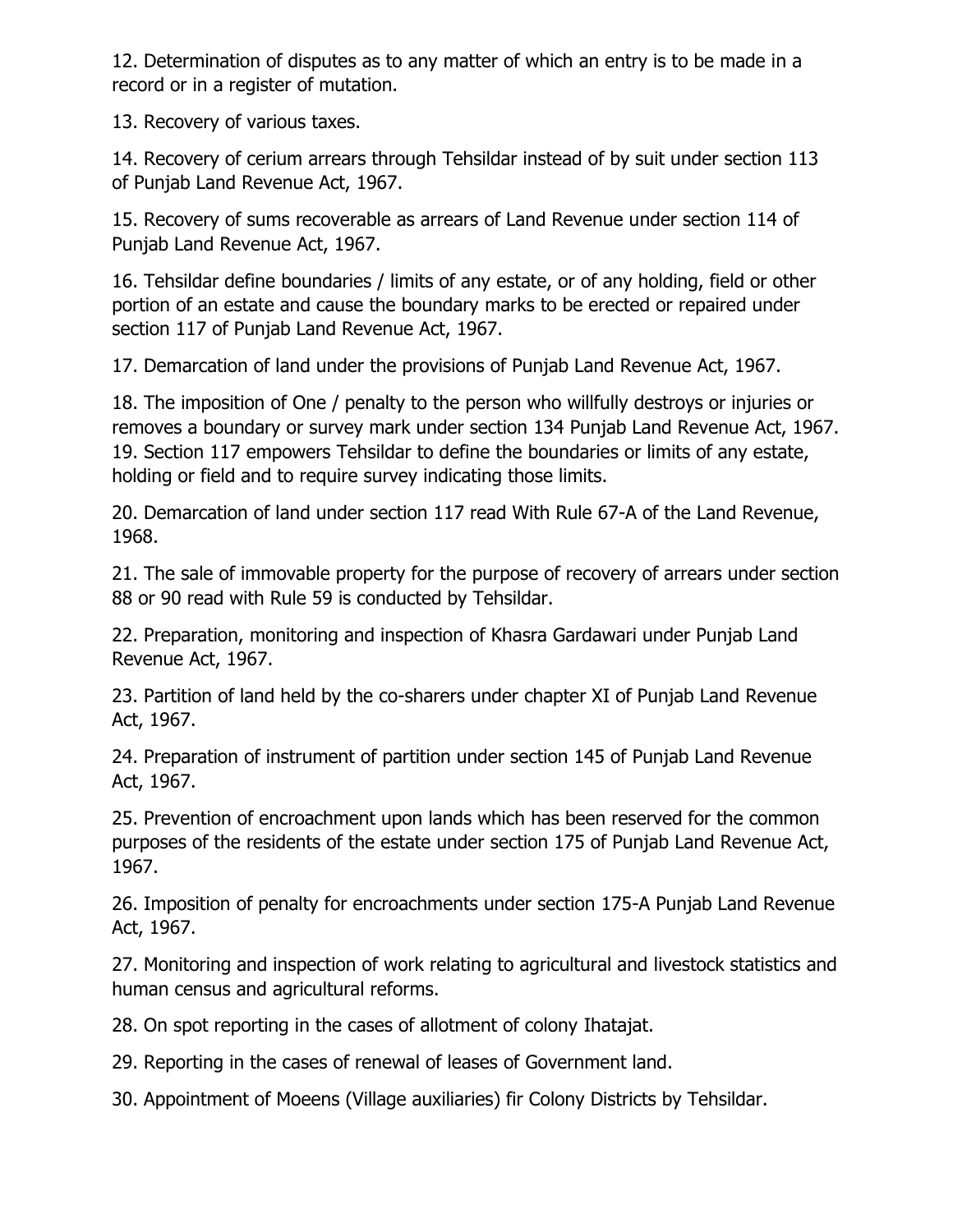31. Ejectment of unauthorized tenants and implementation of orders of Collector under section 32 and 34 of Colonization of Government Lands (Punjab) Act, 1912.

32. Report of Tehsildar for appointment of Lambardars.

#### **UNDER PUNJAB TENANCY ACT. 1887**

1. In cases of dispute about division or appraisement of produce, after appointment of referee and assessors, Tehsildar after such further enquiry, if any, make an order either confirming or varying the division or appraisement.

2. Tehsildar functions as Revenue Court under Punjab Tenancy Act, 1887.

3. Adjustment of rents expressed in terms of the Land Revenue under section 27 of Punjab Tenancy Act, 1887.

4. Adjustment of rents paid by occupancy tenants in Attock District under section 27-A. 5. Remission and suspension 00 08008 consequent on like treatment of land reduce under Section 30.

6. Ejectment of Tenant for failure to satisfy decree for arrear of rent.

7. Ejectment of Tenant from year to year by notice under section 45.

8. Assessment of compensation for improvements make by tenant on the land held by him under section 72.

9. proceedings under section 27 for the adjustment of rents expressed in terms of the land revenue;

10. proceedings under section 27-A for the adjustment of rents of occupancy tenants in the Attock District];

11. proceedings relating to the remission and suspension of rent under section 30;

12. applications under section 43 for the ejectment of a tenant against whom a decree for an arrear of rent in respect of his tenancy has been passed and remains unsatisfied;

13. applications under section 45, sub-section(5), for the ejectment of a tenant on whom o his liability to be ejected but has claimed compensation under section 71;

14. applications under section 53 or section 54 for the fixing of the value of a right of occupancy;

15. applications under section 53 or section 54 by land-lords for possession of land, the right of occupancy in which has become extinct;

16. proceedings under Chapter VI with respect to the award of compensation for improvements or disturbance;

17. applications under section 17 with respect to the division or appraisement of produce;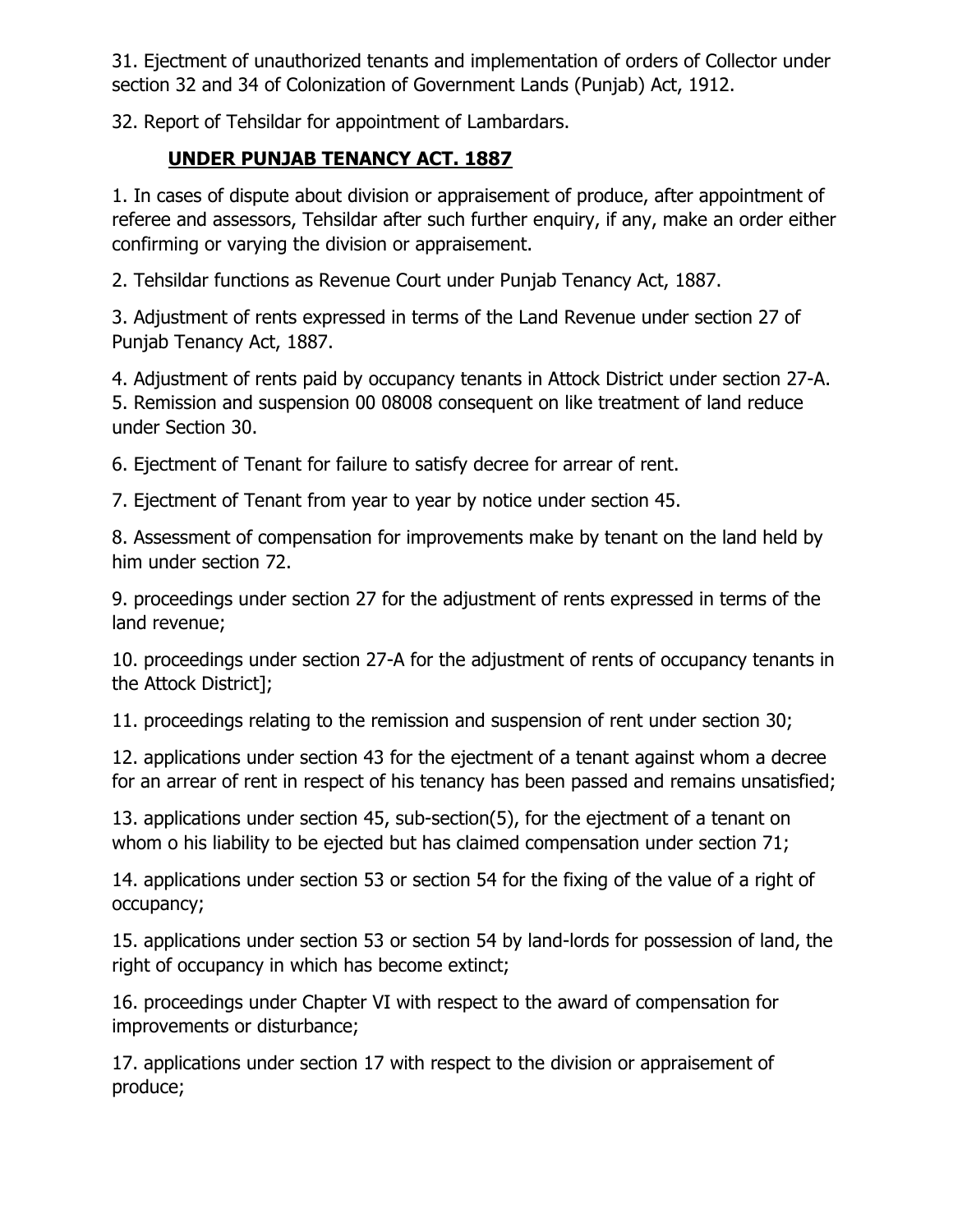18. application under section 45, sub-section (5), for the ejectment of a tenant on whom a notice of ejectment has been served and who has not instituted a suit to contest his liability to be ejected and has not daimed compensation under section 71; 19. applications for the determination-

20. under section 49 of the rent payable for land occupied by crops uncut or ungathered at the time of an order made for the ejectment of a tenant, or

21. under section 49 or section 74 of the value of such crops or of the stun payable to the tenant for labour and capital expended by him in preparing land for sowing;

22. applications under section 31 by tenants to deposit rent;

23. applications under section 36 for service of notice of relinquishment;

24. applications under section 43 for service of notice of ejectment;

25. applications under section 53 or section 54 forservice of notice of intended transfer or of intended foreclosure or other enforcement of lien.

26. Suits by a tenant to establish a claim to a right of occupancy, or by a land-lord to prove that a tenant has not such a right;

27. suits by a land-lord to eject a tenant;

28. suits by a tenant under section 45 to contest liability to ejectment, when notice of ejectment has been served;

29. suits by a tenant under section 50 for recovery of possession or occupancy, or for compensation, or for both;

30. suits by a land-lord to set aside a transfer made of a right of occupancy, or to dispossess a person to whom such a transfer has been made, or for both purposes;

31. any other suit between land-lord and tenant arising out of the leans or conditions on which a tenancy is held;

32. suits for sums payable on account of village asses or village expenses;

33. suits by a co-sharer in an estate or holding for a share of the profits thereof or for a settlement of accounts;

34. suits for the recovery of over payments of rent or land-revenue or of any other demand for which a suit lies in a Revenue Court under this sub-section;

35. suits relating to the emoluments of kanungos  $1[71]$ <sup>\*</sup> \* \*] or village officers;

36. suits by a land-lord for arrears of rent or the money equivalent of rent, or for sums recoverable under section 14;